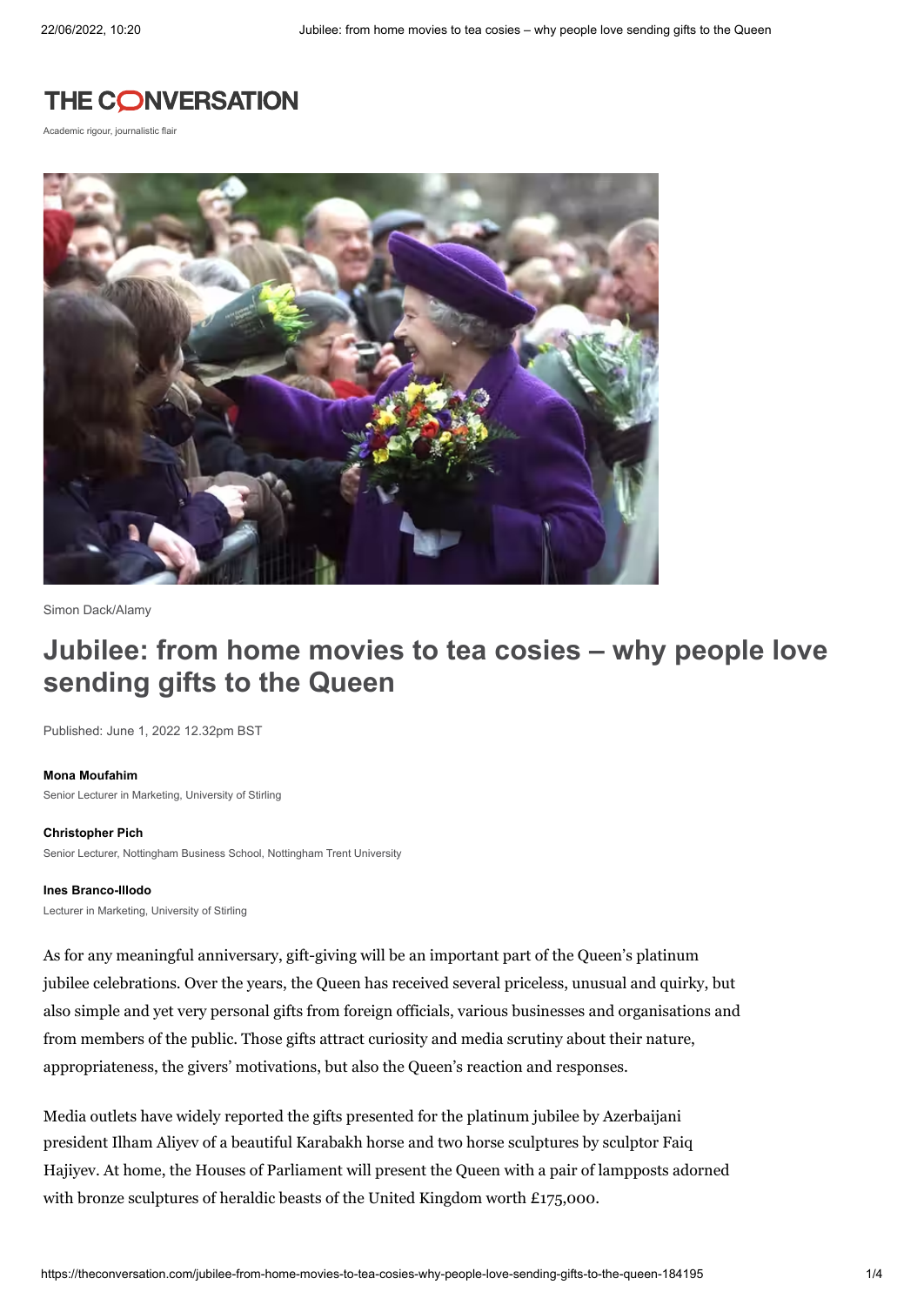Not all gifts carry such a high price tag. For example, gifts offered to the Queen for her golden jubilee in 2002 included knitted toys, [portraits,](https://eur03.safelinks.protection.outlook.com/?url=https%3A%2F%2Fwww.royal.uk%2F50-facts-about-queens-golden-jubilee&data=05%7C01%7Cmona.moufahim%40stir.ac.uk%7C4059ecd35c3d47c39e1408da42d9cace%7C4e8d09f7cc794ccb9149a4238dd17422%7C0%7C0%7C637895800421163274%7CUnknown%7CTWFpbGZsb3d8eyJWIjoiMC4wLjAwMDAiLCJQIjoiV2luMzIiLCJBTiI6Ik1haWwiLCJXVCI6Mn0%3D%7C3000%7C%7C%7C&sdata=kqA9%2BiF2rB0f0YXJDbJqr6oK2NL5E7j4bm6G9SEv33I%3D&reserved=0) banners, tea cosies, china corgis, books and videos. We expect similar gifts to be sent for the platinum jubilee.

For the last year, we have conducted interviews with people who have given at least one gift to a member of the royal family to try to understand the motivation of these [present-givers.](https://www.stir.ac.uk/news/2021/june-2021-news/why-people-give-gifts-to-the-british-royal-family) Our ongoing research has found that simple thoughtful gifts, often homemade, carrying personal meanings are preferred by gift-givers. For example, handmade cards, drawings, recorded video messages, flowers from gift givers' gardens, scrapbooks and framed photos are popular.

Gifts presented by members of the public are prepared for the royals' various life milestones (weddings, births, birthdays), notable anniversaries (such as jubilees), but also various official duties (state visits, inaugurations). To be "part of history" motivated some respondents to send a small gift, a letter or a card.



A letter received from a lady in waiting in thanking two gift-givers on behalf of the Queen. Chris Pich, Author provided

This tradition of gift-giving to the royals started early for many of our respondents, often as children accompanying their parents or grandparents to royal activities, hoping to see them, to hand-in small gifts (cards, photos, teddies, flowers) and even briefly talk to them. They explained that it was very much the "norm to celebrate royal events in the 1970s" in the UK.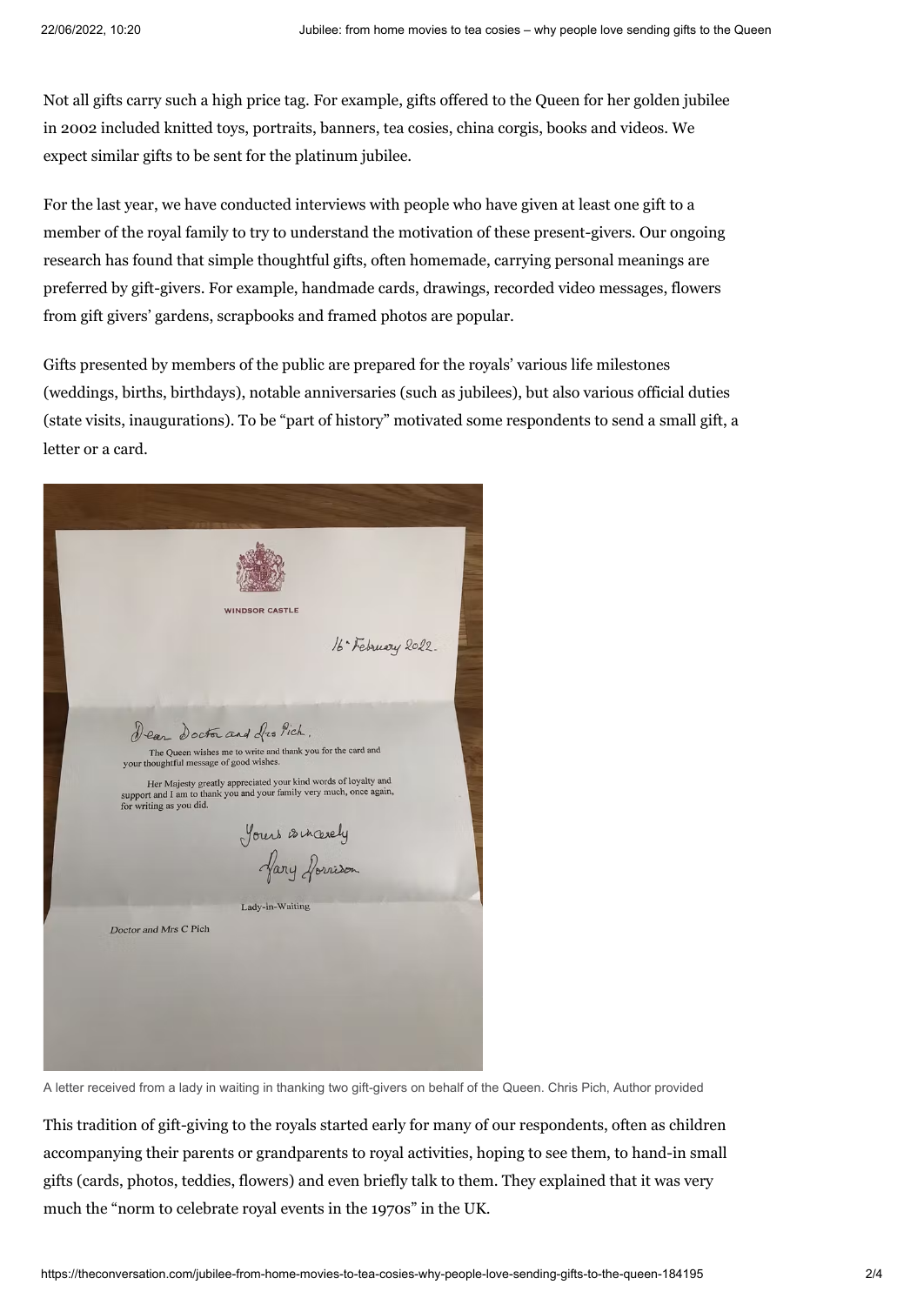Many continued as they grew older, trying to fit in their royal interest with their working lives or their visits across the country, or passing on the tradition to their children. Our participants described those visits as exciting, in particular, when, for the regular followers, the Queen (or other members of the royal family) recognised them, so chose to come to talk to them and take their gifts.

### **The thrill of giving**

While there is no expectation of "traditional" reciprocity as you would see in gift-giving among family or friends, gift-givers to the royals do experience or expect the "thrill" of a possible reply from the royal family.

Some respondents reported that, while they hoped for it, they "didn't expect a response", and they were "pleasantly surprised", "excited", "amazed" and even overcome with "pride" when they received one. One respondent told us that, "the letter is an important part of my life we all have a story to tell and this letter is part of that life story and the letter adds to my story".

This highlights the intensely personal nature of the gift-giving exchange here. Indeed, engaging in gift-giving allows people to "feel connected to the royal family".

Upon receiving a response from the palace, one of our interviewees from the US proudly showed off the letter to friends and family. For her, it was "amazing to receive a letter from Buckingham Palace with the Buckingham Palace seal on the envelope". Those responses, which can be considered as "return" gifts in themselves, are highly treasured by the recipients.

## A card from the Queen.

A card thanking Susanne for a card she sent the Queen in celebration of her platinum jubilee. Susanne L, Author provided

Susanne, for example, has a long history of gift-giving to members of the royal family. One of the most memorable gifts she sent was the DVD she created with her children to celebrate the Queen's golden jubilee. She recalls:

*I spent maybe 3 or 4 hours preparing and then I made these props. I made cardboard crowns … Molly plays the Queen. She [was] 7-years-old. Children were happy to be part of this. Trying to edit sound and pictures together was probably the biggest thing I have done. I* don't think I wrapped it. I sent it as it is with a cover letter with something like, "We made *this film for you for the Diamond Jubilee." [I] got a good reply: a touching letter from the Queen saying "she was touched" and that it was a "moving film".*

The reply made her children very happy and they were all convinced that the queen had watched their video.

For the platinum jubilee, Susanne sent a handmade card to congratulate the Queen for her "service to us over the past 70 years. I made it myself, just a photo of a few of the books my mum had collected in the 50s and the platinum jubilee coin/stamp cover that I bought".